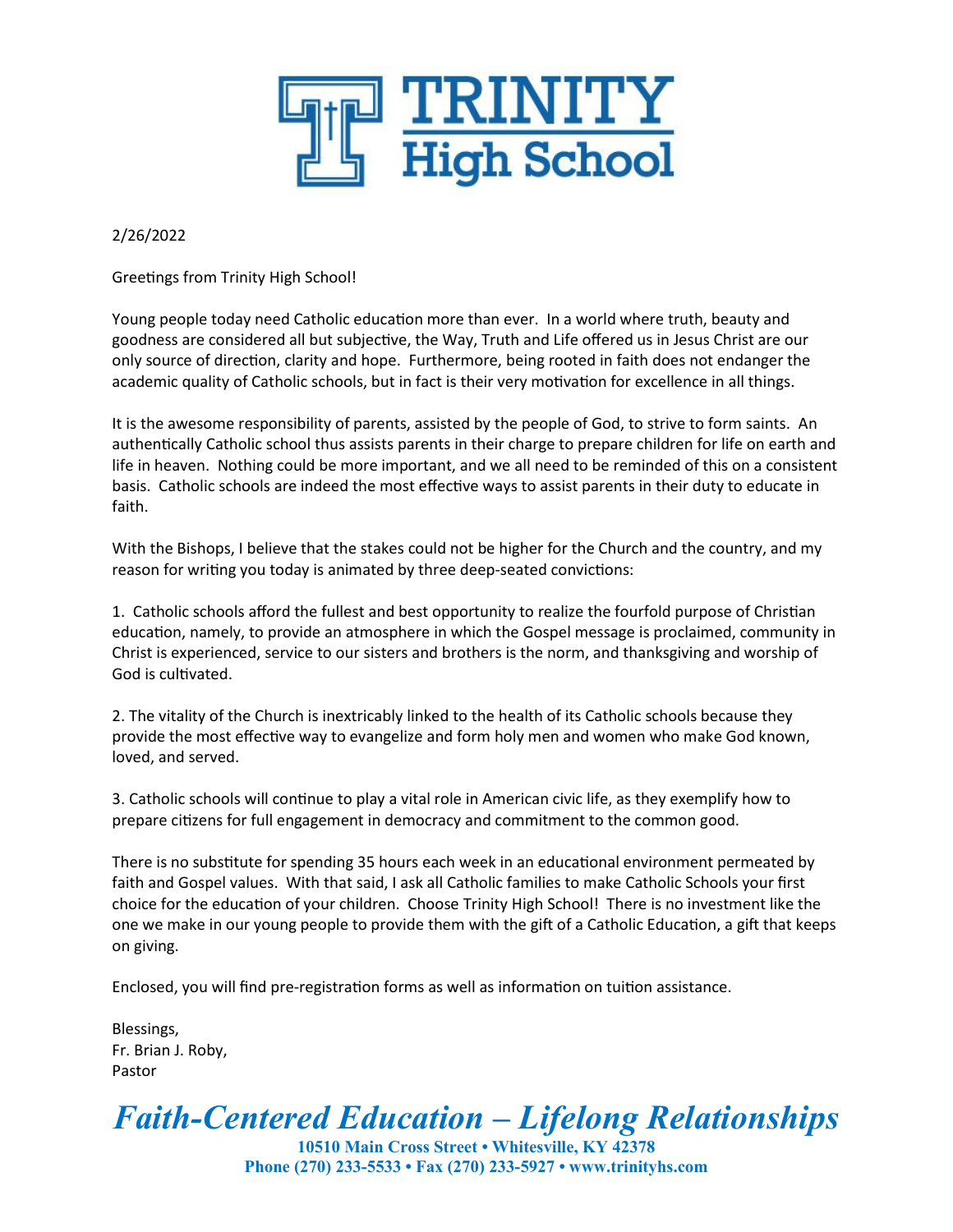

### **2022-2023 Tuition Rates**

Trinity High School's educational mission is supported by tuition payments made by the families of our students; annual fundraising events; church subsidies from St. William, St. Mary of the Woods, and St. Lawrence Churches; and by the generosity of our many benefactors.

| <b>Tuition</b>                          | <b>Sponsored Tuition</b> | <b>Non-Sponsored Tuition</b> |
|-----------------------------------------|--------------------------|------------------------------|
| Rate for 1 <sup>st</sup> student        | \$4,850                  | \$5,850                      |
| \$1,000 off for 2nd student             | \$8,700                  | \$10,700                     |
| \$2,000 off for 3rd student             | \$11,550                 | \$14,550                     |
| \$3,000 off for 4 <sup>th</sup> student | \$13,400                 | \$17,400                     |

\*The difference between the sponsored and non-sponsored rate is the \$1,000 subsidy paid to Trinity High School by the student's parish. Rates reflect sibling discount.

#### **Returning Student Registration Fee: (books/technology fees)**

\$185 per child- Due on registration day, July 31, 2022.

**New Student Registration Fee: (books/technology fees)**

\$195 per child- Due on registration day, July 31, 2022.

**Tuition Assistance**: Our Tuition Assistance dollars are made available to those in need through the gracious contributions of our parishioners and donors. **All applications must be submitted online by March 31, 2022. THESE FUNDS ARE LIMITED and we urge you to apply online as soon as possible if there is a need.** Please note there is a \$37 non-refundable fee for every application. We are using a third party, an outside agency, FACTS, to process your application due to KHSAA standards and to add a layer of financial privacy for families. This company takes the guesswork out of financial aid assessment, helping our school award aid to only those most in need. To apply, please go to our website, [www.trinityhs.com](http://www.trinityhs.com/) and click on the FACTS link.

**Smart Tuition:** Allows families to set up monthly, quarterly, or semi-annual payments. If making payments, this option is required.

**5% Discount**: Pay tuition in full by **July 31, 2022**, to receive this discount.

*Faith-Centered Education – Lifelong Relationships*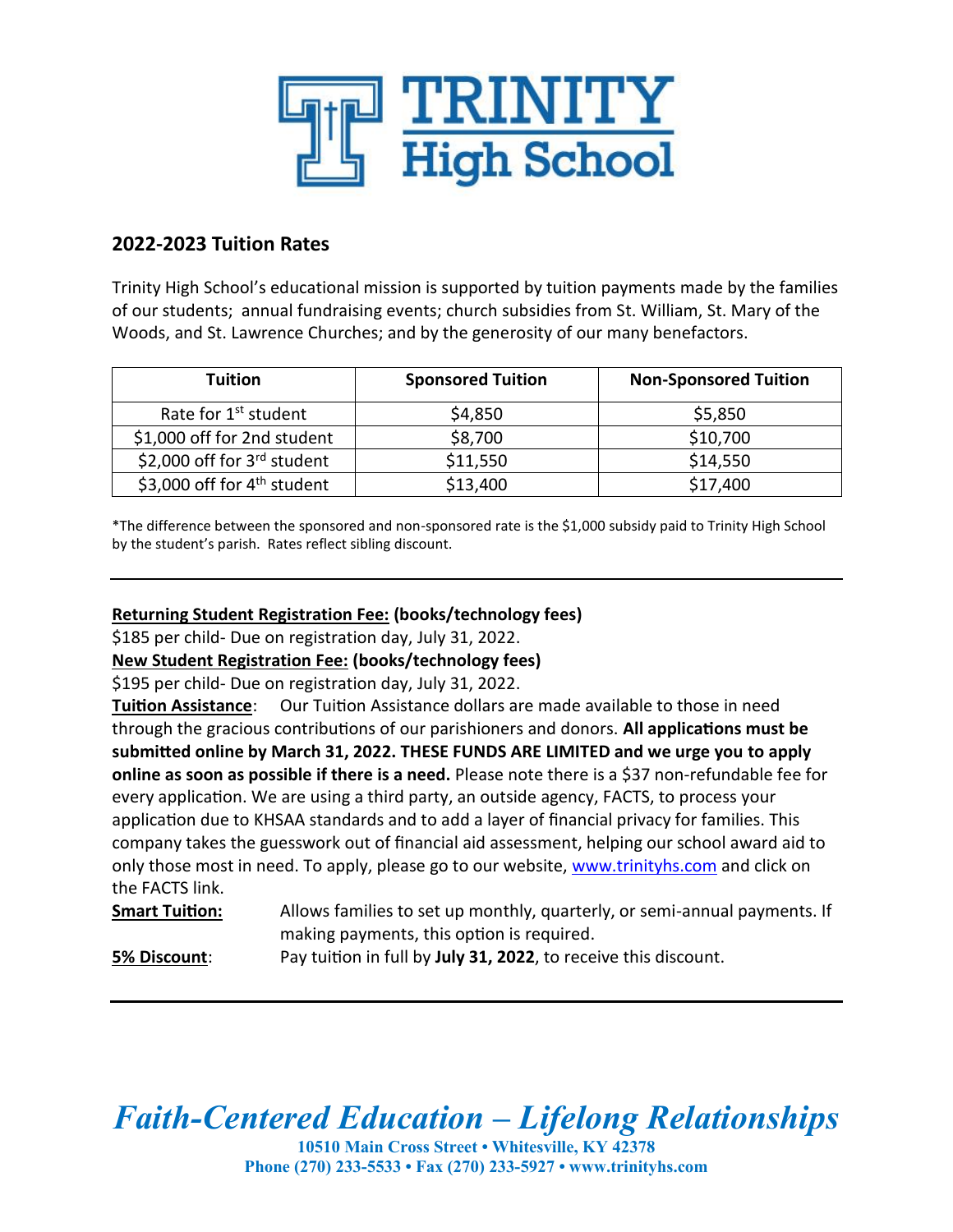

## **Pre-Registration Form 2022-2023**

## **Please complete and return to the school office by March 7, 2022.**

Please indicate one of the following:

\_\_\_\_\_ Yes, my child/children will attend Trinity High School for the 2022-2023 school year.

\_\_\_\_\_ No, my child/children will not attend Trinity High School for the 2022-2023 school year.

\_\_\_\_\_ Undecided

If yes, please complete the following information:

| Student #1                                                                                                                   |  |     |  |
|------------------------------------------------------------------------------------------------------------------------------|--|-----|--|
|                                                                                                                              |  | DOB |  |
| Registering for grade ____________ SSN#: ____________________________Shirt Size*__                                           |  |     |  |
|                                                                                                                              |  |     |  |
| Student #2                                                                                                                   |  |     |  |
|                                                                                                                              |  | DOB |  |
|                                                                                                                              |  |     |  |
|                                                                                                                              |  |     |  |
| Student #3                                                                                                                   |  |     |  |
| Last Name First & Middle                                                                                                     |  | DOB |  |
|                                                                                                                              |  |     |  |
| <b>If new student, list school attending now</b>                                                                             |  |     |  |
| *We provide a theme t-shirt each year. T-shirts are available in the following adult sizes: Small, Medium, Large, XL, 2X, 3X |  |     |  |

I choose to pay my child's tuition by (check one of the following):

|         | encese to pay my enna standen by fencen one or the ronoming.                                                                                                                                                                                                                                                                                                                                              |
|---------|-----------------------------------------------------------------------------------------------------------------------------------------------------------------------------------------------------------------------------------------------------------------------------------------------------------------------------------------------------------------------------------------------------------|
|         | Pay Tuition in full by July 31, 2022 to receive a 5% discount.                                                                                                                                                                                                                                                                                                                                            |
|         | Smart Tuition (required if making payments) (payments can be set up monthly,<br>quarterly or semi-annually)                                                                                                                                                                                                                                                                                               |
|         | Please check if you will be applying for tuition assistance funds.<br>*** All applications must be submitted online by March 31, 2022. THESE FUNDS ARE<br>LIMITED and we urge you to apply online as soon as possible if there is a need. Please<br>note there is a \$37 non-refundable fee for every application. To apply, please go to our<br>website, www.trinityhs.com, and click on the FACTS link. |
|         | Parent/Guardian Signature                                                                                                                                                                                                                                                                                                                                                                                 |
| Address |                                                                                                                                                                                                                                                                                                                                                                                                           |
| Phone   | <b>Email Address</b>                                                                                                                                                                                                                                                                                                                                                                                      |
| Parish  |                                                                                                                                                                                                                                                                                                                                                                                                           |
|         | <b>Faith-Centered Education - Lifelong Relationships</b>                                                                                                                                                                                                                                                                                                                                                  |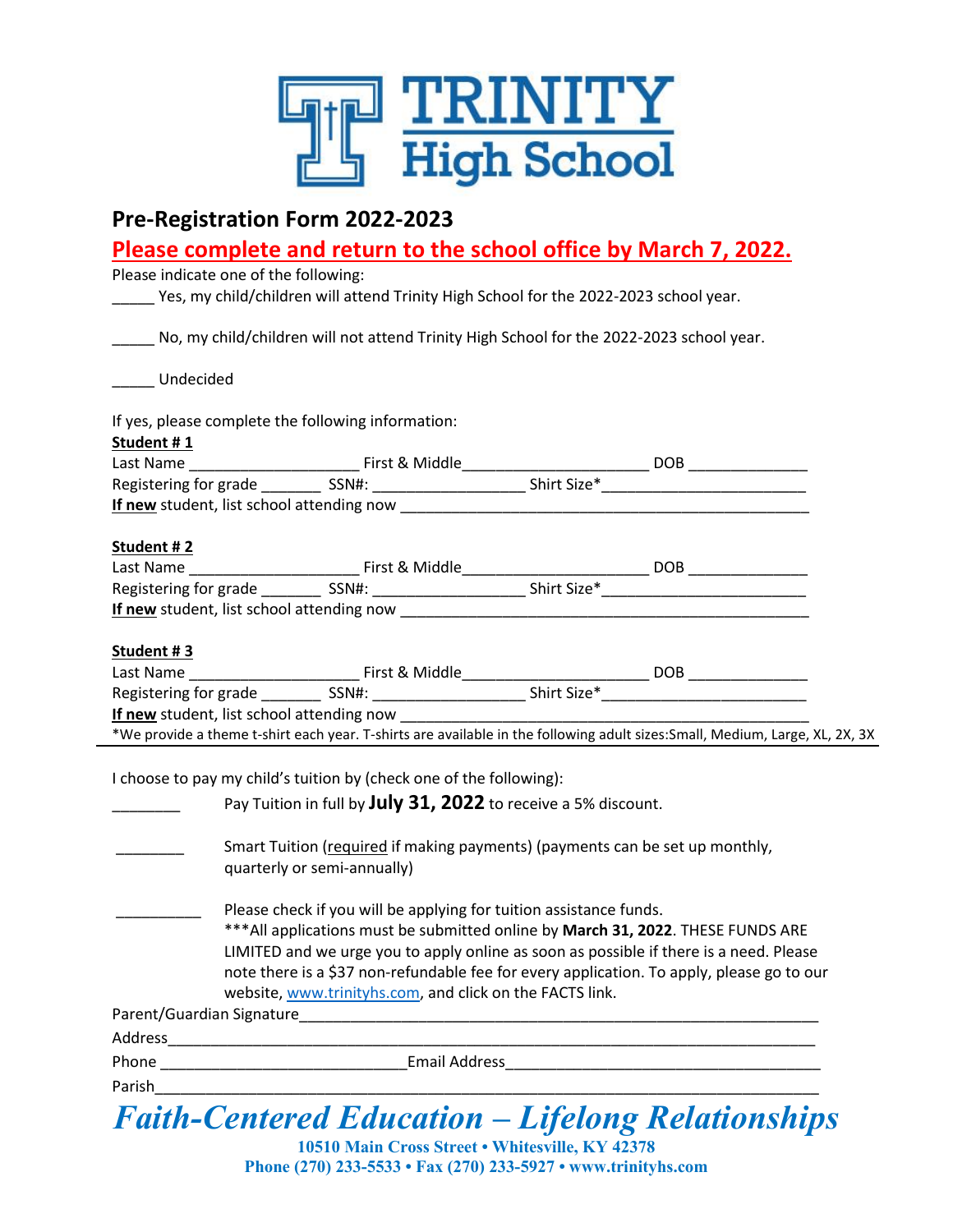

March 1, 2022

Dear Parents:

Tuition Assistance applications will be accepted for the 2022-2023 school year beginning on March 1, 2022 for all families. All returning families are asked to apply by March 31, 2022. Our Tuition Assistance dollars are made available to those in need through the gracious contributions of our parishioners and donors. **All applications must be submitted online. THESE FUNDS ARE LIMITED and we urge you to apply online as soon as possible if there is a need.** Please note there is a \$37 non-refundable fee for every application. FACTS Grant & Aid Assessment will be conducting the financial need analysis for Trinity High School for the upcoming 2022-2023 school year. This company takes the guesswork out of financial aid assessment, helping our school award aid to only those most in need. Families applying for financial aid will need to complete an application and submit the necessary supporting documentation to FACTS Grant & Aid Assessment. Applicants can apply online at <https://online.factsmgt.com/>signin/3WLSZ.

Once an online application has been completed, the following information will need to be sent to FACTS to complete the application process:

- Copies of your most recent Federal tax forms including all supporting tax schedules.
- Copies of your 2020 W-2 forms for both you and your spouse.
- Copies of supporting documentation for Social Security Income, Welfare, Child Support, Food Stamps, Workers' Compensation, and TANF.

All supporting documentation must be uploaded in pdf format online.

If you have questions or concerns about the application process, you may speak with a FACTS Customer Care Representative at 866-441-4637.

Sincerely,

Emily Hermandez

Emily Hernandez Principal Trinity High School

*Faith-Centered Education – Lifelong Relationships*